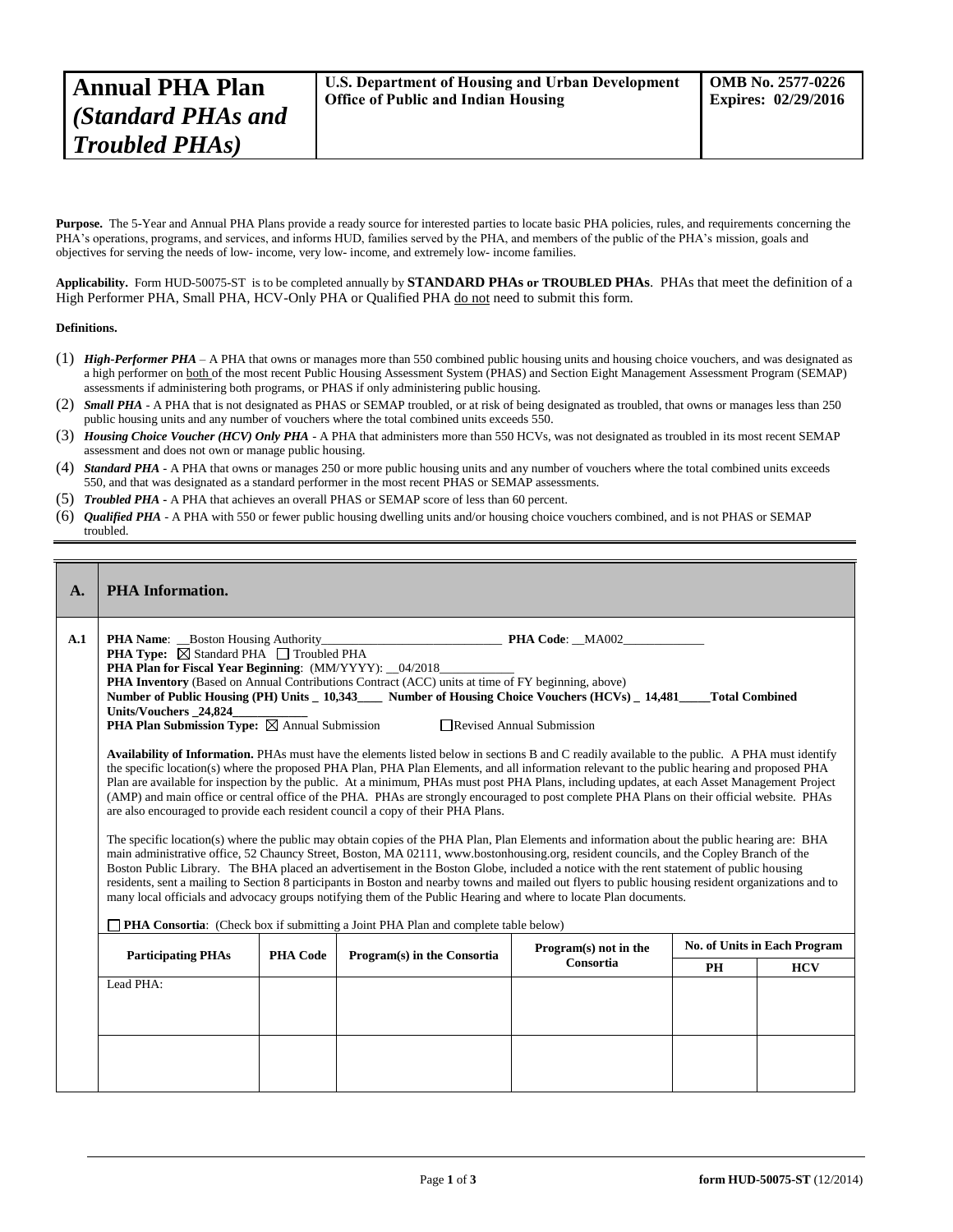| В.         | <b>Annual Plan Elements</b>                                                                                                                                                                                                                                                                                                                                                                                                                                                                                                                                                                                                                                                                                                                                                                                                                                                                                                                                                                                                                                                                                                                                                                                                                                                                                                                                                                                                                                                                                                                                                                               |  |                                                                                                                                            |  |  |  |  |  |
|------------|-----------------------------------------------------------------------------------------------------------------------------------------------------------------------------------------------------------------------------------------------------------------------------------------------------------------------------------------------------------------------------------------------------------------------------------------------------------------------------------------------------------------------------------------------------------------------------------------------------------------------------------------------------------------------------------------------------------------------------------------------------------------------------------------------------------------------------------------------------------------------------------------------------------------------------------------------------------------------------------------------------------------------------------------------------------------------------------------------------------------------------------------------------------------------------------------------------------------------------------------------------------------------------------------------------------------------------------------------------------------------------------------------------------------------------------------------------------------------------------------------------------------------------------------------------------------------------------------------------------|--|--------------------------------------------------------------------------------------------------------------------------------------------|--|--|--|--|--|
| <b>B.1</b> | <b>Revision of PHA Plan Elements.</b><br>(a) Have the following PHA Plan elements been revised by the PHA?<br>Y<br>N<br>⊠<br>Statement of Housing Needs and Strategy for Addressing Housing Needs<br>$\mathbf{L}$<br>Deconcentration and Other Policies that Govern Eligibility, Selection, and Admissions.<br>⊠<br>$\sqcup$<br>⊠<br>П<br>Financial Resources.<br>Rent Determination.<br>⊠<br>⊠<br>П<br>Operation and Management.<br>Grievance Procedures.<br>⊠<br>П<br>$\boxtimes$ Homeownership Programs.<br>$\boxtimes$<br>Community Service and Self-Sufficiency Programs.<br>П.<br>⊠<br>Safety and Crime Prevention.<br>$\Box$<br>$\boxtimes$ Pet Policy.<br>$\boxtimes$ Asset Management.<br>$\boxtimes$ Substantial Deviation.<br>$\blacksquare$<br>$\boxtimes$ Significant Amendment/Modification<br>(b) If the PHA answered yes for any element, describe the revisions for each revised element(s):<br>See attached Plan Supplement for B.1 Revision of PHA Plan Elements (ma002a01). In addition, BHA is attaching to the Annual Plan:<br>Tenant Grievance Procedures (ma002c01)                                                                                                                                                                                                                                                                                                                                                                                                                                                                                                               |  |                                                                                                                                            |  |  |  |  |  |
|            | Site-Based Resident and Applicant Race Ethnicity, and Disability-related characteristics (ma002d01)<br>$\bullet$<br>Limited English Proficiency Four Factor Analysis (ma002e01)<br>$\bullet$<br>(c) The PHA must submit its Deconcentration Policy for Field Office review. See Admissions and Continued Occupancy Policy section 1.4 for<br>Deconcentration Policy.                                                                                                                                                                                                                                                                                                                                                                                                                                                                                                                                                                                                                                                                                                                                                                                                                                                                                                                                                                                                                                                                                                                                                                                                                                      |  |                                                                                                                                            |  |  |  |  |  |
|            | New Activities.<br>(a) Does the PHA intend to undertake any new activities related to the following in the PHA's current Fiscal Year?<br>Y<br>N<br>⊠<br>Hope VI or Choice Neighborhoods.<br>Mixed Finance Modernization or Development.<br>⊠<br>Demolition and/or Disposition.<br>⊠<br>$\Box$<br>⊠<br>Designated Housing for Elderly and/or Disabled Families.<br>$\Box$<br>Conversion of Public Housing to Tenant-Based Assistance.<br>⊠<br>□ Conversion of Public Housing to Project-Based Assistance under RAD.<br>$\boxtimes$ Occupancy by Over-Income Families.<br>$\boxtimes$ Occupancy by Police Officers.<br>$\perp$<br>$\boxtimes$ Non-Smoking Policies. (already implemented)<br>Project-Based Vouchers.<br>⊠<br>$\Box$<br>$\boxtimes$ Units with Approved Vacancies for Modernization.<br>⊠ □ Other Capital Grant Programs (i.e., Capital Fund Community Facilities Grants or Emergency Safety and Security Grants).<br>(b) If any of these activities are planned for the current Fiscal Year, describe the activities. For new demolition activities, describe any public<br>housing development or portion thereof, owned by the PHA for which the PHA has applied or will apply for demolition and/or disposition approval<br>under section 18 of the 1937 Act under the separate demolition/disposition approval process. If using Project-Based Vouchers (PBVs), provide the<br>projected number of project based units and general locations, and describe how project basing would be consistent with the PHA Plan.<br>See attached Plan Supplement for B.2 New Activities (ma002a01). |  |                                                                                                                                            |  |  |  |  |  |
| B.3        | <b>Civil Rights Certification.</b><br>attachment to the PHA Plan.<br>See attached as part of Certifications (ma002f01).                                                                                                                                                                                                                                                                                                                                                                                                                                                                                                                                                                                                                                                                                                                                                                                                                                                                                                                                                                                                                                                                                                                                                                                                                                                                                                                                                                                                                                                                                   |  | Form HUD-50077, PHA Certifications of Compliance with the PHA Plans and Related Regulations, must be submitted by the PHA as an electronic |  |  |  |  |  |